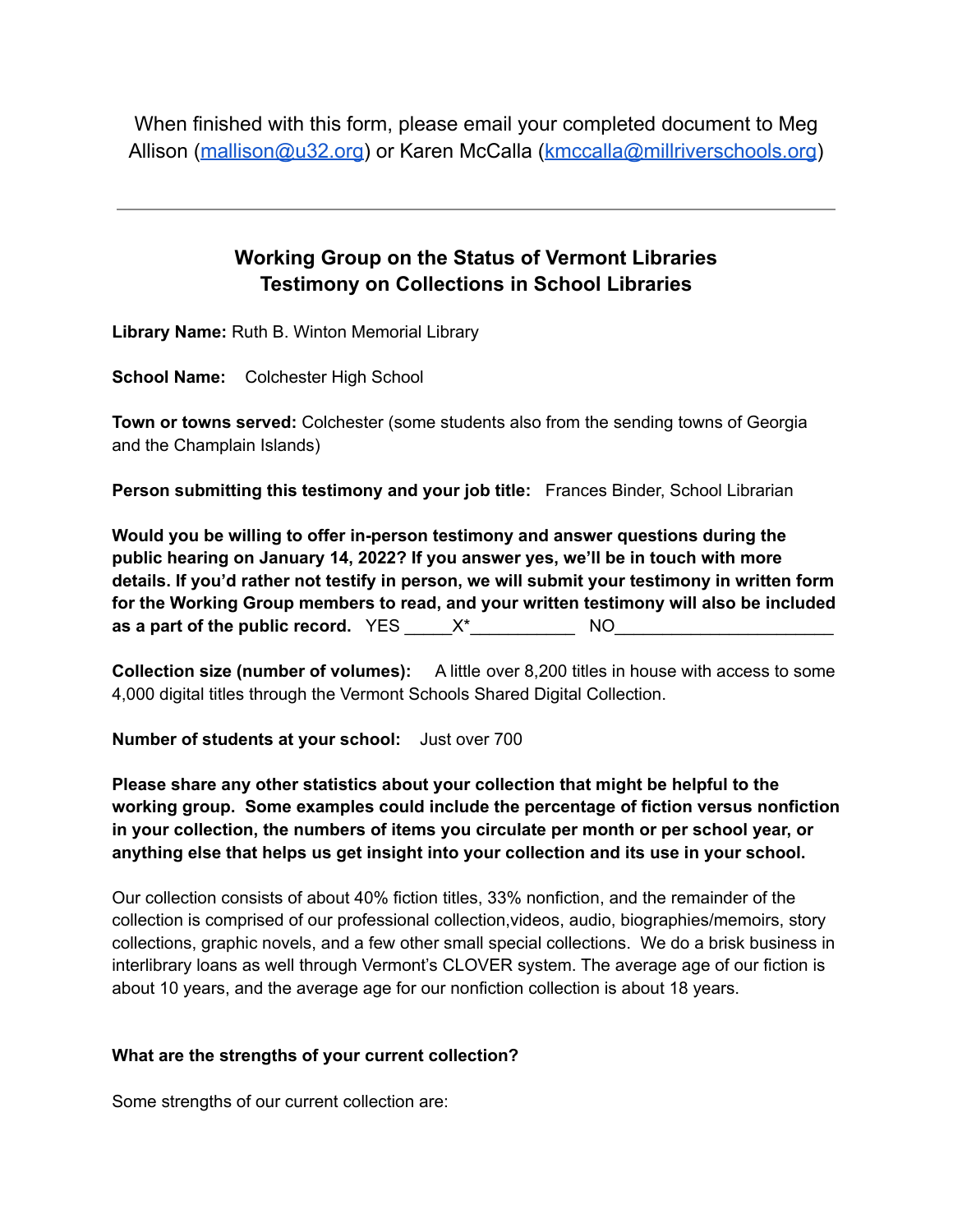- Recent large-scale/wide-lens and ongoing EDIS audit of our fiction collection which has greatly improved the diversity of authors and stories represented in this collection
- Ongoing efforts to improve and expand our digital offerings (Swank K-12 movie streaming, additional databases purchased outside of the VOL collections, digital audio devices, e-books purchased)
- Adequate staffing in our library allows for regular and routine selection and deselection processes as well as regular EDIS auditing
- Adequate budget allows for adequate book ordering capabilities

## **What are the weaknesses of your current collection?**

- The collection is pretty dated, particularly the non-fiction collection a large deselection process was completed in the last school year and we are now working to update the collection a bit at a time
- The non-fiction collection is also in need of an EDIS audit this is in progress as well

# **Do you participate in resource sharing and interlibrary loan, either through Clover, between libraries in your school district, with your local public libraries, or through other resource sharing programs? Tell us about how resource sharing works for you and your students.**

We are active in CLOVER (Vermont's ILL system) both as borrowers and lenders. We find that the ILL system works quite well for us (barring pandemic-related delays these past couple of years). Our one big wish with the ILL system would be that schools could participate in the courier service. Currently we are only able to lend and borrow through the postal service which means that some libraries won't lend to us (if they only lend through the courier service). It also means that in order to borrow books from our local library, I or my library assistant must make trips on our own time to pick books up and return them. While we do this willingly (anything to get books in our students' hands) this does represent a real cost in terms of personnel time and resources.

## **Do you offer any special collections at your library? These could be a specific collection designed to support targeted learning programs at your school, a Vermont or local history collection, or other groupings designed to serve specific needs. Please tell us about these collections and the populations they serve.**

We have a collection of playaways as well as a small collection of mp3 players which I use to upload specific titles from Libro.fm. These collections primarily serve students who may have various reading and/or learning challenges and need to access texts in a different way. I work to create a collection of audiobooks which offers a mix of popular titles as well as titles which are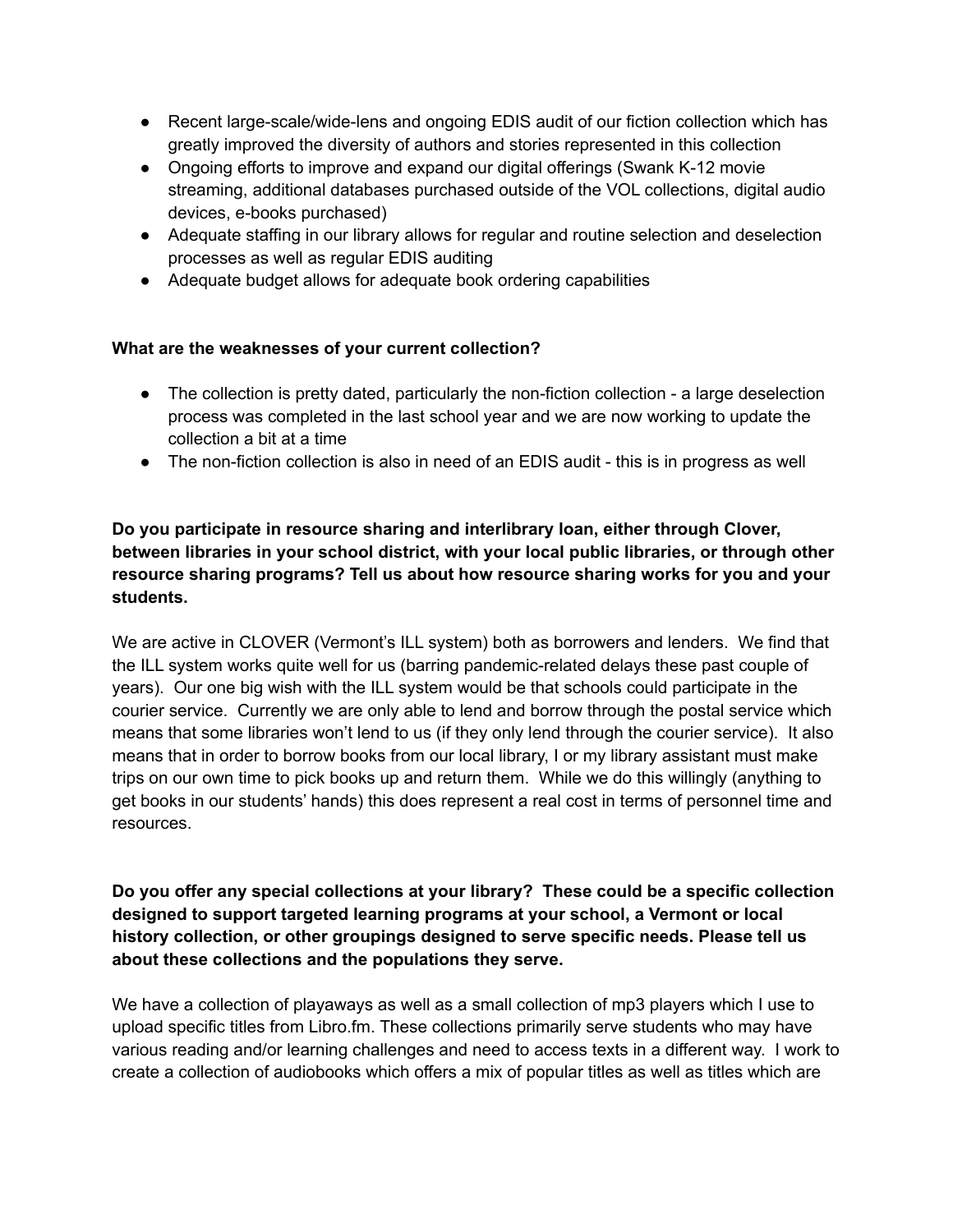often assigned in classes. I have also collaborated with our Humanities department to ensure that books they use for group reads are available in a variety of formats for their students.

# **Do you offer ebooks and audiobooks in your collection? If so, how do you provide access to them? Through the Shared Schools Collection (Overdrive), Vermont Online Library, through another vendor, through direct access from your catalog, through physical devices such as Kindles or Playaways, or some other method? Are you happy with the balance of ebooks, audiobooks and print books in your collection?**

In addition to the audiobooks mentioned above, we also offer access to many digital audiobooks and e-books through the Vermont Schools Shared Digital Collection on OverDrive/Sora). Our students tend to prefer print materials when possible so though I offer these when our print copies of popular titles are out for instance, students will often request an ILL before going to the e-version. These digital collections are primarily used by students when they are assigned to them, and some students used these collections during remote and hybrid learning. We offer access to e-, audio, and enhanced e-readers through TumbleBooks as well. These titles do see some use through our special education department.

## **Do you catalog and circulate things besides books in your library? Some examples could include games and puzzles, maps and globes, learning tools or other physical items.**

We used to circulate some digital cameras, microphones, and A/V equipment, but these items are now all housed and circulated by our IT department. We do have some board and card games which students borrow as well as art/craft supplies, but these are not formally circulated. We also loan headphones, but again these are not cataloged or formally circulated.

# **What else would you like the working group to know about your school library collection? How has your collection changed over time? What changes do you hope to make in the future? What are the biggest challenges you anticipate, and how do you plan to solve them?**

We continue to assess our collections for diversity, inclusivity, and representation. We strive to provide students with the fullest range of stories and voices possible. I've only been in this position since the 2019-20 year…so I have yet to experience what we might once have considered a "normal" school year here, therefore it's a bit hard for me to say what has changed in our collection over time, but I can say that our biggest goal (and also probably one of our biggest challenges - in a good way) is to work to be consistently aware and responsive to the changing technologies and resources available to our students, and to continue to seek out student input and teacher input to discover how we can use our resources and expertise to best